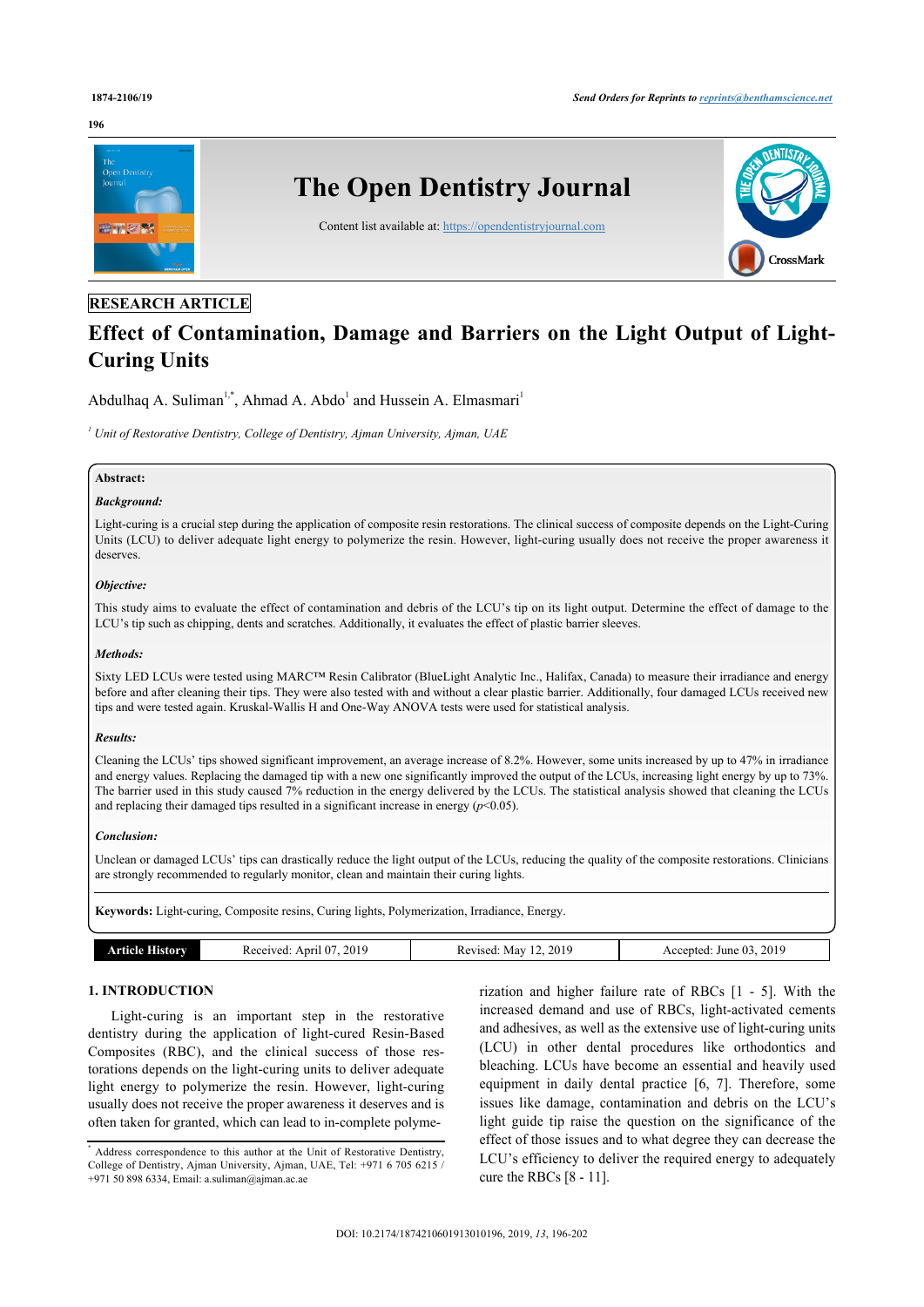Although several articles have suggested maintaining the LCUs and keeping them clean and free of contaminants [[2](#page-5-1), [8](#page-6-3), [11\]](#page-6-4), it has been shown that the majority of LCUs in dental practices are affected by the adherence of composites and bonding material on its tip [[12](#page-6-5) - [14\]](#page-6-6), which can lead to the reduction of the light output [[9](#page-6-7)]. Furthermore, it was stated that infection control methods like the use of protective plastic barriers to cover the LCU can reduce its light output. The light exposure time needs to be increased to compensate for this reduction [[11,](#page-6-4) [14,](#page-6-6)[15](#page-6-8)]. Therefore, this point of interest needs to be confirmed, because the barrier sleeve is mandatory for infection control, specially that autoclaving the light guide tip is generally not used as an infection control method because it has been shown to decrease the light irradiance significantly over time [[15,](#page-6-8) [16\]](#page-6-9). The barrier should be snugly fit the light cure and it should not impede the light cure output [\[17](#page-6-10)]. Many studies have found that some infection control methods might reduce light intensity of LCU by up to 40%. A clear thin barrier is considered the best option as it causes light energy reduction less than the other options [\[9,](#page-6-7) [14](#page-6-6), [18](#page-6-11) - [21](#page-6-12)].

Moreover, a damage to the LCU might occur through use such as scratches, dents or chipping of its tip. Although it is logical to get a damaged dental equipment replaced, some dental practices might ignore the issue and continue to use the damaged LCU[[4,](#page-6-13) [8](#page-6-3), [14\]](#page-6-6). Also, it has been shown that the LCU's power can decrease with long-term or extensive use, and that dentists are often using LCUs that deliver inadequate light energy [[22](#page-6-14), [23\]](#page-6-15). However, usually it is because they were unaware that their LCUs were not able to adequately cure their restorations [\[24](#page-6-16)]. All these factors will affect the efficiency of the LCU units to properly cure composite resin.

Clinicians must understand the principles of light-curing because improper curing of composites can dramatically affect its physical and chemical properties leading to complications such as reduced hardness, reduced bond strength to tooth structure, microleakage, post-operative sensitivity, recurrent caries, color instability, increased wear and fracture, and making the composite less biocompatible because unbound monomers are cytotoxic [[25,](#page-6-17) [26](#page-6-1)].

Knowledge of the LCU's irradiance and the energy requirement of RBCs is essential for successful polymerization. However, it has been shown that a majority of dentists are not familiar with this information which might lead to underpolymerized restorations [[3,](#page-6-15) [4](#page-6-13)]. Clinicians need to understand radiometric terms such as the term radiant flux or power, which is used to describe the power output of the LCU and expressed in units of Watt (mW). The irradiance (usually used by the manufacturers and called light intensity) is the radiant power delivered by the LCU to a surface and expressed in units of Watt/area (mW/cm<sup>2</sup>). The radiant energy, which is irradiance over time expressed in units of Joule/Area  $(J/cm<sup>2</sup>)$  [[1](#page-5-0), [26](#page-6-1) - [28\]](#page-6-18). It is important to know the required amount of energy to properly cure composite resins. This value can vary depending on the composite. Clinicians should always check the manufacturer's instructions [\[25](#page-6-17), [29](#page-6-19)]. However, it has been shown that an energy dose of  $16-24$  J/cm<sup>2</sup> is needed to properly cure a 2 mm thickness layer of composite [\[30](#page-6-20) - [33](#page-6-21)]. Also, studies showed that an LCU with light irradiance of at least 300-400

 $mW/cm<sup>2</sup>$  is required to appropriately cure a composite increment of 1-2 mm thickness. Therefore, it is not recommended to use LCUs with irradiance less than  $400 \text{mW/cm}^2$  [\[25\]](#page-6-17). And in such case this LCU should be used for 40 seconds on each composite layer to achieve the required energy  $(16 \text{ J/cm}^2)$ .

Studies have shown that most dentists do not know the power of the LCUs they use, or the amount of energy different resin-based composites need to receive for sufficient curing and adequate polymerization. Using a dental radiometer, dentists can measure their LCU's irradiance, but these devices was shown to be inaccurate. Therefore, clinicians might have difficulty knowing the irradiance and radiant energy that they are delivering to their restorations [[6](#page-6-1), [34](#page-6-22)]. In a recent study in Germany, it was found that only 41% of LCUs used in dental offices had intact undamaged light tips[[35\]](#page-6-23). Also, most dentists are lacking attention to cleaning and maintaining their LCUs regularly [\[8](#page-6-3), [35](#page-6-23) - [37\]](#page-6-24). All of this can lead to RBCs that are not properly polymerized which in turn can increase the failure rate of these RBCs [[1](#page-5-0) - [5](#page-6-0)].

The aim of this study is to evaluate the effects of contamination and debris of the LCU's tip on its light output, to evaluates the effect of damage to the LCU's tip and to evaluate the effect of barrier sleeves. The first hypothesis was that cleaning the tips of the LCUs will increase their light energy delivered to composite restorations. The second hypothesis was that the use of barriers as infection control method can reduce the energy delivered by the LCUs. The third hypothesis was that damaged tips reduce light energy and replacing them with new tips will increase the LCU's light output. This study will show the significance of care and maintenance of the LCUs to raise awareness among dental care professionals for optimal use of light-curing units.

# **2. MATERIALS AND METHODS**

This study used the MARC™ Resin Calibrator (RC) (BlueLight Analytics Inc., Halifax, Nova Scotia, Canada), which utilizes a laboratory grade spectrometer (Model USB4000, Ocean Optics Inc, Dunedin, FL, USA) to accurately record the irradiance and energy delivered to the sensors that is 3.9 mm in diameter and resembled the top surface of composite. The sensor is connected to the spectrometer with a bifurcated fibre optic cable. This device was used to measure the irradiance of the LCUs and the total energy that they can deliver to the top surface of the composite at zero distance. A pre-configured laptop computer with a custom software (MARC™ Light Collector) that incorporates data collecting, storing and exporting. The data reported includes measurements like the actual optical curing time, the mean and max irradiance, the mean and max power, the calculated energy and the wavelength spectrum of the LCU. The MARC™-RC is fixed on bench MARC™, a special bench consists of specially designed modifiable accessory arms that allows the LCU to be fixed accurately into the desired position over the sensors and moved using the knobs that can move the LCU precisely in horizontal and vertical directions. This enables accurate adjustment of the LCUs over the sensors, so it can be assured that LCUs are positioned the same every time an LCU is tested. One LCU (Demi™ Ultra, Kerr, USA) was used for the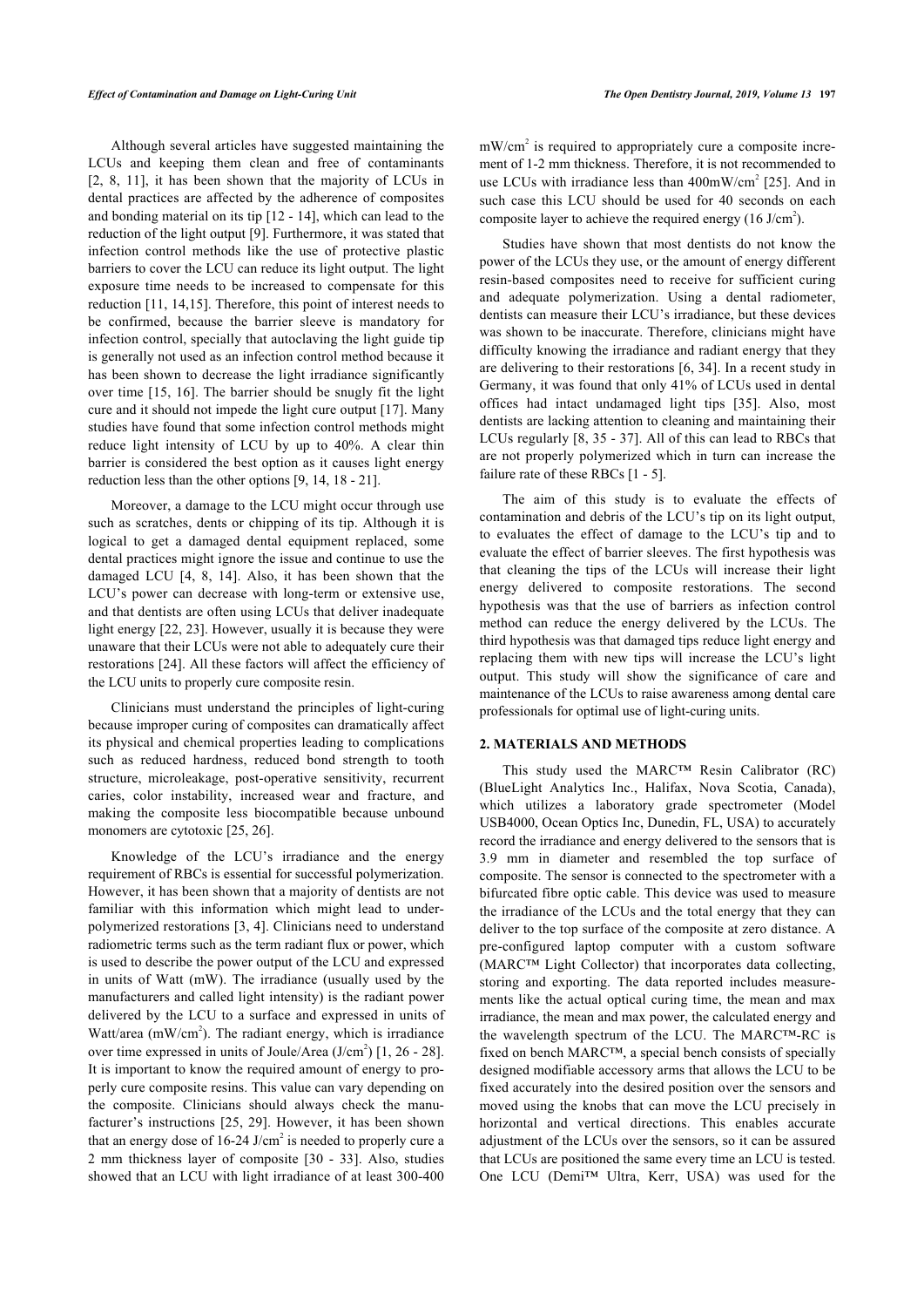calibration of the device prior to the study, it was also used between tests to assure that the device is giving accurate measurements. This was done by one examiner only and an intra-examiner agreement test was done, and the results were consistent. The mean irradiance of the calibration LCU was  $1600 \pm 4$  mW/cm2. All the LCUs were fully charged before testing, to ensure that they are working on their full power.

Sixty LED LCUs were collected from the clinics in the College of Dentistry at Ajman University. Each LCU was assigned a number, then the details of the LCUs were marked down including the assigned number, its model, serial number, date of manufacturing and which clinic/lab it belongs to, so they can be retrieved whenever they are needed. (Table**1**) shows the details about all the types of LCUs used in the study.

After MARC™-RC was calibrated, the LCUs were tested. Each LCU was fixed on the resin calibrator with its tip perpendicular to the sensor surface at a zero-millimeter distance. All information was inserted in the software, which includes the brand name, model name, curing mode, curing time, the tip diameter which was pre-measured using a caliper and the distance between the tip and the sensors. Other parameters had to be checked that include the integration time which was fixed at 60 ms for all LCUs and the sensor trigger at 50mW as recommended by BlueLight Analytics. Also, the energy required which was also fixed for all units at  $16$  j/cm<sup>2</sup> which was already s[et b](#page-6-20)y the software and as recommended by Phillip's text book [30]. The parameters on the software were confirmed and the test was started by pressing the curing button on the LCU which automatically starts the recording on the software, and it shows live data on the screen including a graph. It automatically stops recording when the LCU stops curing. The curing time was set to 20 seconds for all LCUs except Ac[te](#page-2-0)on mini LED and 3M Ortholux Luminous as shown in (Table **1**). The curing mode used was the standard curing mode for all the LCUs.

Each LCU was tested in 4 conditions. Initially, the LCU was tested as it is without cleaning and without a barrier (Group 1). Then, the LCU was tested as it is but with a plastic sleeve barrier (Dochem plastic syringe sleeves model number 1A6511, England United Kingdom) that is utilised as an infection control method to protect the LCU from contaminations while using it in patient's mouth. The barrier was snuggly fit to the LCU and the tip of the LCU was not facing the seam of the barrier (Group 2). All light guides were cleaned following the manufacturer's recommendations and based on the literature [[8,](#page-6-3) [11\]](#page-6-4), making sure the tip is as clear as possible of all debris and contaminants. It was done using a soft cloth and 40% Isopropyl alcohol solution (Green Cross, Philippines). It was recommended by the manufacturers to remove the light guide from the unit and clean it separately which made it possible to clean the inside of the light guide that goes inside the LCU, then the light guide was dried with a second soft cloth and was checked again to ensure that it is clear from any debris, then it was tested without using a barrier (Group 3). Finally, the cleaned LCU was tested with the barrier (Group 4).

From the sixty LCUs, a total of 240 reports were collected and saved. However, for two LCUs (Ortholux Luminous and Seker L-460) the data was excluded because of very small sample size (one for each of them) as shown in (Table **[1](#page-2-0)**). Data was then exported for statistical analysis. The 232 reports were divided into four groups (58 each). Group 1; as received, Group 2; as received with barrier, Group 3; cleaned, Group 4; cleaned with barrier. Data distribution was found non-normal using Shapiro-Wilk normality test. Thus, data were analyzed using Kruskal-Wallis H nonparametric test. Furthermore, for a more controlled testing and to exclude all other features of the LCUs that may interfere with the effect of contamination, the data for 30 Acteon Mini LED (all of them having same power, features and age) were separated and analyzed using One-Way ANOVA.

Additionally, some of the LCUs were noted for having a damaged light guide tip, ranging from small scratches to dents to a broken tip. Therefore, their reports were isolated. Then their damaged tips were replaced with new tips and they were tested again. Four LCUs shown in (Table **[4](#page-3-0)**) were tested for damage effect using MARC™-RC. A total of 8 reports were collected and exported separately for statistical analysis and were divided into 2 groups damaged tips (n=4) and new tips  $(n=4)$ .

All analyses were conducted at a 5% significance level using (SPSS Inc., version 20.0; Chicago, IL, USA).

| <b>LCU</b> Model                  |    | Power<br>(as claimed by the<br>manufacturer) | Curing<br>Time | <b>Energy (calculated in</b><br>the curing timed used) | $\vert$ Tip $\varnothing^*$ | Wavelength Spectrum** |
|-----------------------------------|----|----------------------------------------------|----------------|--------------------------------------------------------|-----------------------------|-----------------------|
| Mini LED (Acteon, France)         | 31 | $1250$ mW/cm <sup>2</sup>                    | 10s            | 12.5 $J/cm2$                                           | $7.5$ mm                    | 410-490 (448)         |
| Litex 696 (Dentamerica, USA) [12] |    | $1200 \text{ mW/cm}^2$                       | 20s            | $24$ J/cm <sup>2</sup>                                 | $8.5$ mm                    | 420-510 (458)         |
| LED B (Woodpecker, China)         |    | $1000$ mW/cm <sup>2</sup>                    | 20s            | $20$ J/cm <sup>2</sup>                                 | 8 <sub>mm</sub>             | 424-510 (459)         |
| BluePhase N (Ivoclar, Germany) 4  |    | $1200 \text{ mW/cm}^2$                       | 20s            | $24$ J/cm <sup>2</sup>                                 | 9 <sub>mm</sub>             | 390-510 (455)         |
| Ortholux Luminous (3M, USA)   1   |    | $1600$ mW/cm <sup>2</sup>                    | 15s            | 24 J/cm <sup>2</sup>                                   | 8 <sub>mm</sub>             | 420-509 (456)         |
| L-460 (Seker, China)              |    | $1200 \text{ mW/cm}^2$                       | 20s            | $24$ J/cm <sup>2</sup>                                 | $7.5$ mm                    | 425-510 (458)         |

<span id="page-2-0"></span>**Table 1. The LCUs that were used in the study, their irradiance as claimed by the manufacturer, curing time that was used for each energy and tip diameter.**

\*Ø: Diameter of the LCU tip. \*\*Spectrum values were recorded four times for each LCU using MARC™ Resin Calibrator (BlueLight Analytic Inc., Halifax, Canada). This shows the wavelength range and peak.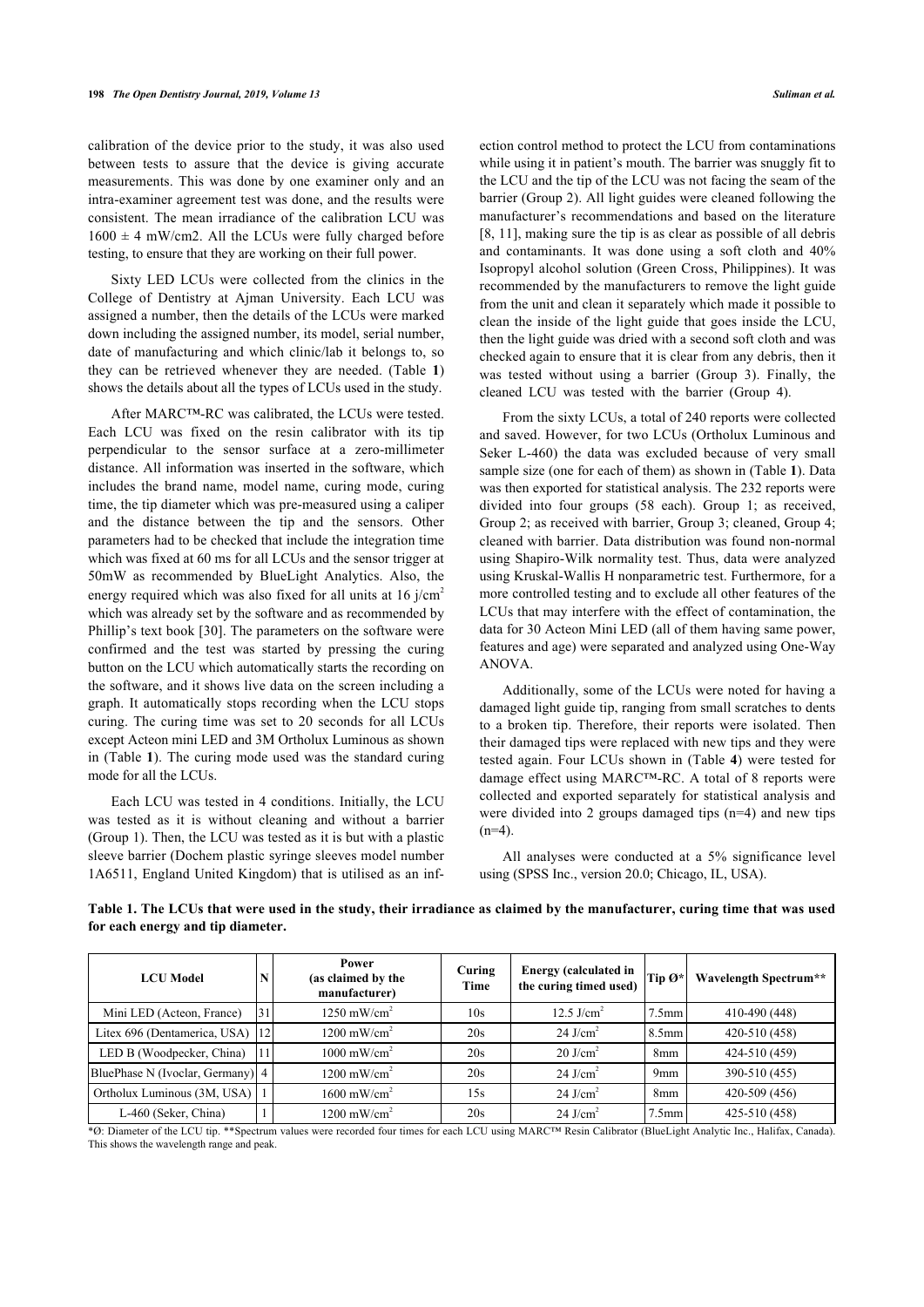<span id="page-3-2"></span>

Fig. (1). A layer of composite residue covering most of the tip of one LCU as received before cleaning.

# **3. RESULTS**

Group 1 showed an average energy of  $16.99$  J/cm<sup>2</sup>. Group 2 had the lowest energy values with an average of  $15.78$  J/cm<sup>2</sup>. Group 3 achieved the highest energy values an average of 18.53 J/cm<sup>2</sup>. Group 4 showed an average of 17.18 J/cm<sup>2</sup>. (Table**2**) shows the mean energy, standard deviation, minimum and maximum energy for each group. The statistical analysis using Kruskal-Wallis H test showed that cleaning the tip of the LCU resulted in a significant effect  $(P<0.05)$ , increasing the amount of energy delivered by all the LCUs. There was an average of 8.2% improvement in energy when comparing gro[up](#page-3-2) 1 to group 3 and when comparing group 2 to group 4. Fig. (**1**) shows a contaminated LCU's tip, a layer of composite residue covers most of the tip, reducing the amount of light energy delivered by the LCU to the restoration. The analysis also showed that using a barrier can cause a slightly significant reduction the energy values (*P*<0.05). There was an average of  $1.27$  J/cm<sup>2</sup> (7.28%) reduction in energy when comparing the barrier groups (2 and 4) to the no barrier groups (1 and 3).

Furthermore, the analysis of the smaller group of 30 Mini LED curing lights further confirmed the results. Showing an average of 7.5% improvement in energy values after cleaning the LCUs. One-Way ANOVA also showed that there was a significant difference between the two groups (*P*<0.05). (Table**3**) shows the mean energy, standard deviation, minimum and maximum energy for the two groups.

| Factor                             |    | Mean $\pm$ SD Energy (J/cm <sup>2</sup> ) | Range $(J/cm2)$ |
|------------------------------------|----|-------------------------------------------|-----------------|
| Group 1 (As received)              | 58 | $16.99 \pm 4.60$                          | $3.98 - 28.77$  |
| Group 2 (As received with barrier) | 58 | $15.78 \pm 4.28$                          | $3.77 - 26.29$  |
| Group 3 (Cleaned)                  | 58 | $18.53 \pm 4.98$                          | $4.15 - 33.65$  |
| Group 4 (Cleaned with barrier)     | 58 | $17.18 \pm 4.66$                          | $4.03 - 31.68$  |

<span id="page-3-1"></span>**Table 2. Energy values delivered by the 4 types of LCUs as received, cleaned and with/without barrier.**

<span id="page-3-3"></span>

|  |  |  |  | Table 3. Energy values delivered by the Acteon Mini LED curing lights as received and cleaned without a barrier. |  |  |  |
|--|--|--|--|------------------------------------------------------------------------------------------------------------------|--|--|--|
|  |  |  |  |                                                                                                                  |  |  |  |

| Factor                               |    | Mean $\pm$ SD Energy (J/cm <sup>2</sup> ) | Range $(J/cm2)$ |
|--------------------------------------|----|-------------------------------------------|-----------------|
| <b>Acteon Mini LED (As received)</b> | 30 | $16.87 \pm 0.885$                         | 15.24 - 18.87   |
| <b>Acteon Mini LED (Cleaned)</b>     | 30 | $18.24 \pm 0.667$                         | $17.19 - 19.88$ |

<span id="page-3-0"></span>

|  | Table 4. The irradiance and energy values for the damaged LCUs before and after replacing their damaged tip to new tips. |  |
|--|--------------------------------------------------------------------------------------------------------------------------|--|
|  |                                                                                                                          |  |

| <b>LCU</b> |         | Condition Actual Curing Time | <b>Mean Irradiance</b><br>(mW/cm <sup>2</sup> ) | <b>Total Energy</b><br>(J/cm <sup>2</sup> ) | <b>Irradiance</b><br><b>Difference</b><br>(mW/cm <sup>2</sup> ) | <b>Energy</b><br><b>Difference</b><br>(J/cm <sup>2</sup> ) | Difference % |
|------------|---------|------------------------------|-------------------------------------------------|---------------------------------------------|-----------------------------------------------------------------|------------------------------------------------------------|--------------|
| Mini LED   | Damaged | 9.96s                        | 1025                                            | 10.21                                       | 753                                                             | 7.61                                                       | 73.4         |
|            | New     | 10.02s                       | 1778                                            | 17.82                                       |                                                                 |                                                            |              |
|            | Damaged | 20.15s                       | 962                                             | 19.38                                       | 91                                                              | 1.9                                                        | 9.4          |
| $LED.B$ #1 | New     | 20.21s                       | 1053                                            | 21.28                                       |                                                                 |                                                            |              |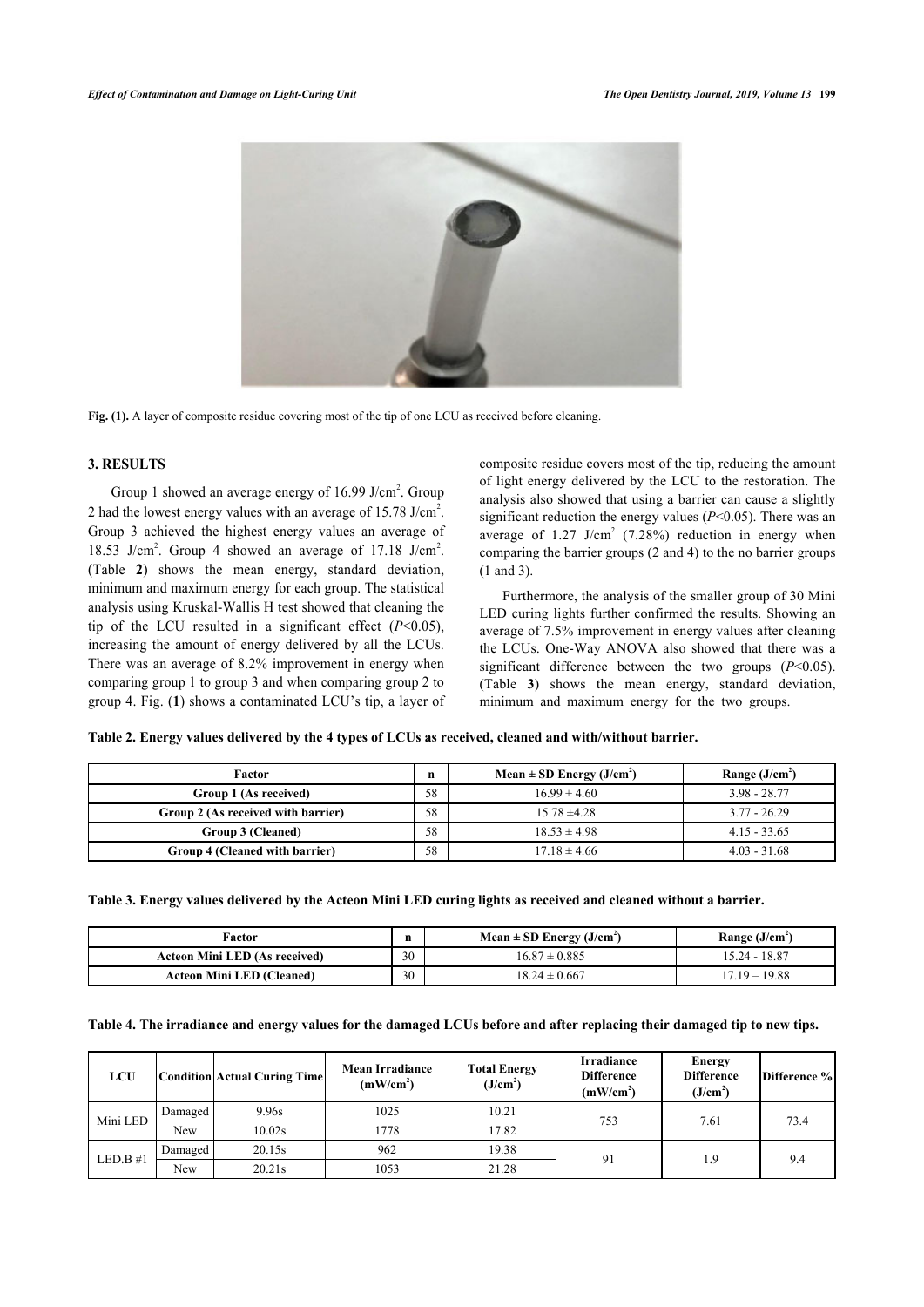#### **200** *The Open Dentistry Journal, 2019, Volume 13 Suliman et al.*

| <b>LCU</b>  |         | Condition Actual Curing Time | <b>Mean Irradiance</b><br>(mW/cm <sup>2</sup> ) | <b>Total Energy</b><br>(J/cm <sup>2</sup> ) | <b>Irradiance</b><br><b>Difference</b><br>(mW/cm <sup>2</sup> ) | <b>Energy</b><br><b>Difference</b><br>(J/cm <sup>2</sup> ) | Difference % |
|-------------|---------|------------------------------|-------------------------------------------------|---------------------------------------------|-----------------------------------------------------------------|------------------------------------------------------------|--------------|
| $LED.B$ #2  | Damaged | 24.59s                       | 455                                             | 11.18                                       | 140                                                             | 3.5                                                        | 30.7         |
|             | New     | 24.66s                       | 595                                             | 14.68                                       |                                                                 |                                                            |              |
|             | Damaged | 20.09s                       | 1054                                            | 21.17                                       | 408                                                             | 8.2                                                        | 38.7         |
| Bluephase N | New     | 20.09s                       | 1462                                            | 29.37                                       |                                                                 |                                                            |              |

*(Table 4) contd.....*

<span id="page-4-0"></span>

**Fig. (2).** Shows a damaged tip for (Acteon mini LED) versus a new tip.

(Table **[4](#page-3-0)**) shows the effect of changing the damaged tip to a new one on the irradiance and energy delivered by the LCUs. The four damaged LCUs improved by 9.46%, 30.77%, 38.71% and 73.46% after changing their tips. The analysis showed that changing the damaged tip with a new one had a significant effect (*P*<0.05). Fig. (**[2](#page-4-0)**) shows the damaged tip and the new tip that was used to replace it for Acteon mini LED. This caused a 73.46% improvement in the irradiance and light energy delivered.

<span id="page-4-1"></span>Additionally, the LCUs were divided into groups according the type (model) and compared. However, two models were excluded (3M Ortholux Luminous and Seker L-469) because sample size was only one for each. Also, one Acteon mini LED was excluded because it was a much older version of the LCU compared to the other 30 units. This comparison used the irradiance not the energy because each LCU had a different curing time. It was found that there was a significant difference between all the groups  $(p<0.05)$  except when comparing the Woodpecker LED B to Dentamerica Litex 696 there was no significance difference in irradiance (*p*=0.786). Only 2 LCUs (Woodpecker LED B) did not reach the minimum recom-mended irradiance of 400 mW/cm<sup>2</sup>. (Table [5](#page-4-1)) shows the mean irradiance, standard deviation, minimum and maximum irradiance for each type of LCUs.

| Table 5. The irradiance delivered by the LCUs used in the |  |
|-----------------------------------------------------------|--|
| study according to their model (values shown for the LCUs |  |
| after thev were cleaned without a barrier).               |  |

| LCU                        | N  | $Mean \pm SD$<br>Irradiance $(mW/cm2)$ | Range $(mW/cm2)$ |
|----------------------------|----|----------------------------------------|------------------|
| <b>Acteon Mini LED</b>     | 30 | $1819.9 \pm 65.5$                      | $1707 - 1986$    |
| Woodpecker LED B           |    | $897.8 \pm 406.3$                      | 183 - 1549       |
| Dentamerica Litex696 12    |    | $819.5 \pm 114.3$                      | $609 - 985$      |
| <b>Ivoclar BluePhase N</b> |    | $1528.2 \pm 262.2$                     | $1462 - 1674$    |

#### **4. DISCUSSION**

This study found that contamination and damage of curing light tips reduce their irradiance and energy delivered to composite restorations which might lead to under polymerized resin and increased failure rate of those restoration.

When the LCUs were collected, it was noticed that most of the units had debris and contamination present on the light guide tips ranging from a layer of adhesive to big chunks of composites. It was clear from the reports that cleaning the tips of the LCUs had significant effect on the light output and amount of energy delivered by these LCUs. However, since the increase in energy was dependent on the amount of tip contamination and debris that was removed, which was not consistent as some LCUs were well maintained and had almost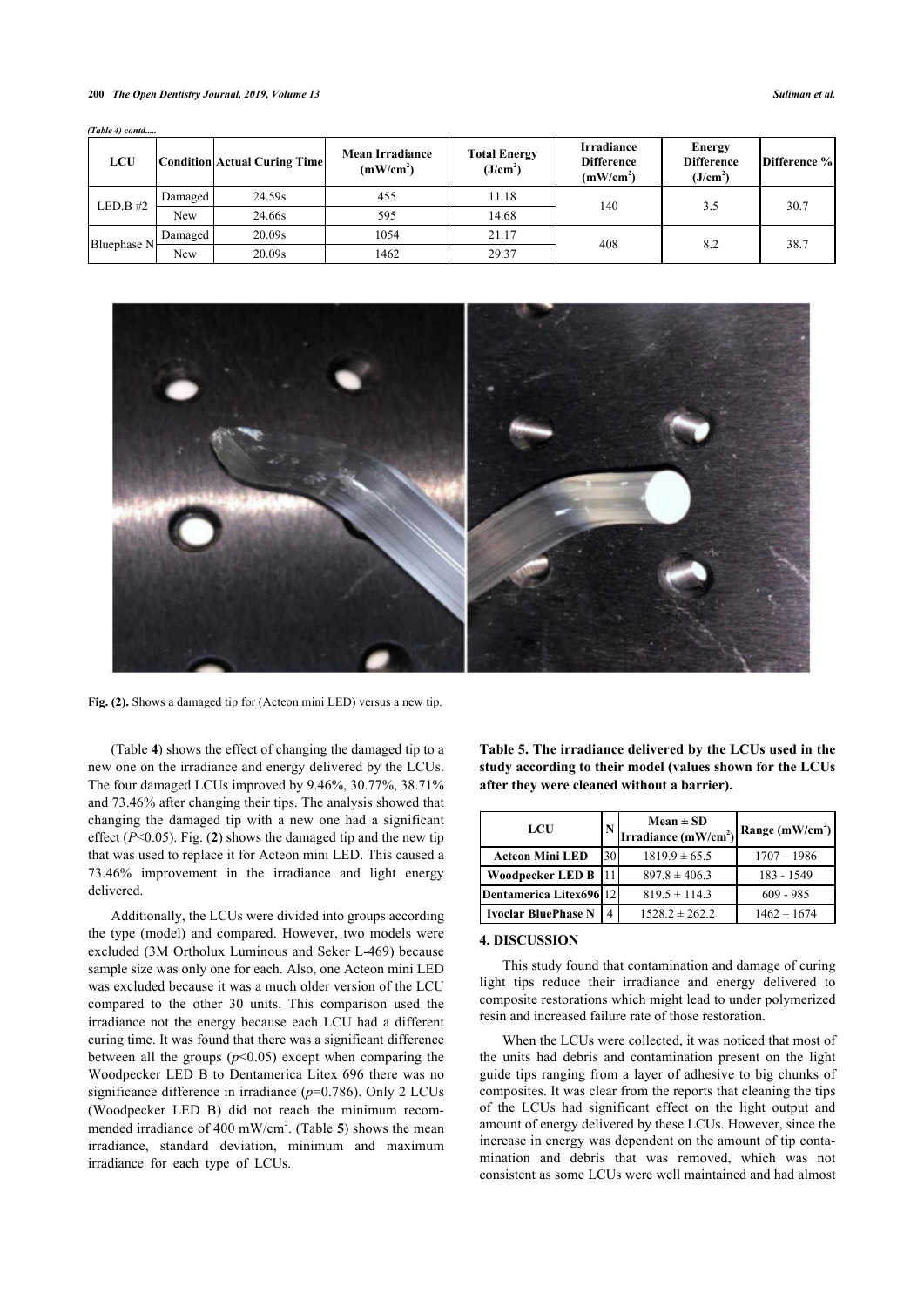no contaminants on the tip and other LCUs were poorly maintained and had large amount of residue adhered to the tip. The improvement in energy ranged from 0.58% to 47.43%. Even though the LCUs should not get contaminated in the first place (by covering them with a barrier). However, in case the tip was contaminated, the LCU must not be used in that condition, specially that cleaning and disinfecting the LCU does not require any special or complicated equipment and takes few minutes only but it can make dramatic effect by increasing the energy delivered by the LCU. Thus, reducing the chance of under-curing composite restorations and increasing their success rate. Other studies have also showed that cleaning and disinfecting LCUs is highly recommended to maintain its light output power. However only approved cleaning solutions should be used, as some sterilization fluid can damage the LCU's tip or the lens that is covering the LED [[2](#page-5-1), [8](#page-6-3), [10,](#page-6-20) [26](#page-6-1)].

The plastic barrier decreased the energy delivered by the LCUs by 7.2%. While it might not by a huge reduction, it should be always considered that curing time might need to be increased to compensate this reduction. Only one type of barriers was tested in this study. However, because different types of barriers exist and because different manufacturers might make barriers with different materials, thickness and texture, the effect of these barriers will certainly vary. Therefore, additional investigations are needed. Nonetheless, barriers are still the best option and it is recommended by other studies over other infection control methods for the LCUs [[2](#page-5-1), [8](#page-6-3), [11,](#page-6-4) [15](#page-6-8), [26\]](#page-6-1).

After replacing the damaged tip with a new one the energy increased for all 4 LCUs. However, the energy improvement ranged from 9.46% to 73.46%. Meaning that the type and extent of tip damage will determine how much it can affect the LCU's light output, but no doubt a damaged tip can cause a significant drop in energy delivered by the LCU, because light will be scattered instead of being directed directly to the restoration. Therefore, dentists must not use LCUs with damaged tip and should replace it with a new tip if possible. A study performed in 2011 has showed how damage to the LCU's tip can significantly reduce its light output [\[14](#page-6-6)].

<span id="page-5-1"></span><span id="page-5-0"></span>It was noted that the Woodpecker LED B budget LCUs had some issues. For example, different LCUs of this model delivered irradiance values that ranged from 183 mW/cm<sup>2</sup> to 1549 mW/cm<sup>2</sup>, which means they are not consistent and cannot always be trusted to deliver the light output claimed by the manufacturer. Also, it was found that two LCUs of the same model failed to even deliver the minimum required irradiance of 400 mW/cm<sup>2</sup> (363 mW/cm<sup>2</sup> and 183 mW/cm<sup>2</sup>) even after cleaning their tips. Many studies have showed that the light energy delivered by many dental practice curing lights are inadequate and are not capable of properly polymerizing the resin in the selected time [\[24,](#page-6-16) [26](#page-6-1)]. Therefore, it is always advised to keep the curing light monitored using radiometers and keeping a record to show that the light output was checked. Even though some radiometers might not give accurate irradiance numbers or may not show a number at all (using light to indicate the LCU's power), they can be used to determine whether light output has changed over time [[2](#page-5-1), [8](#page-6-3), [11](#page-6-4), [26\]](#page-6-1). If the output was reduced it will be necessary to increase the exposure time. If the irradiance was reduced to less than the minimum 400 mW/cm<sup>2</sup> it is then recommended to get the LCU either fixed or replaced to a new one to ensure that the composite resin restorations are being adequately polymerized.

# **CONCLUSION**

Contaminants and debris on the LCU's tip can significantly reduce its light output. Cleaning the tip with proper disinfection methods will improve the energy delivered by the LCU to the composite restoration. The amount of debris present on the tip before cleaning will determine to what extent the LCU's output will improve. Damage to the LCU's tip can cause significant reduction in the energy delivered by the LCU to the restoration. LCUs with broken tips should never be used as the light might not be delivered adequately to the restoration. The use of barriers reduces the light output of the LCU as it scatters the light and this reduction should always be taken into consideration by adjusting the curing time to compensate this reduction. Budget LCUs' power might be much less than the power claimed by the manufacturer and it might even fluctuate for the same model. This must be considered by the dentist when using such LCUs.

Clinicians are strongly recommended to monitor their LCUs periodically by testing their irradiance and energy and keeping a log book for the records. Also, it is highly recommended that clinicians must maintain their LCUs regularly by disinfecting the tip and keeping it clean and by replacing the damaged tips to ensure adequate polymerization of their RBCs. They should adjust the curing time to compensate any reduction in the LCU's irradiance. Also, they should fix or discard any LCUs that do not reach the minimum recommended irradiance.

# **ETHICS APPROVAL AND CONSENT TO PARTICIPATE**

Not applicable.

#### **HUMAN AND ANIMAL RIGHTS**

No animals/humans were used for studies that are the basis of this research.

# **CONSENT FOR PUBLICATION**

Not applicable.

# **AVAILABILITY OF DATA AND MATERIAL**

The data sets analyzed during the current study are available from the corresponding author on request.

### **FUNDING**

None.

#### **CONFLICT OF INTEREST**

The authors declare no conflict of interest, financial or otherwise.

#### **ACKNOWLEDGEMENTS**

We would like to thank Mrs. Hanine Bou Antoun for her valuable input in statistics.

# **REFERENCES**

- [1] Shortall AC, Price RB, MacKenzie L, Burke FJ. Guidelines for the selection, use, and maintenance of LED light-curing units - Part 1. Br Dent J 2016: 221(8): 453-60.
	- [\[http://dx.doi.org/10.1038/sj.bdj.2016.772\]](http://dx.doi.org/10.1038/sj.bdj.2016.772) [PMID: [27767163](http://www.ncbi.nlm.nih.gov/pubmed/27767163)]
- [2] Price RB, Shortall AC, Palin WM. Contemporary issues in light